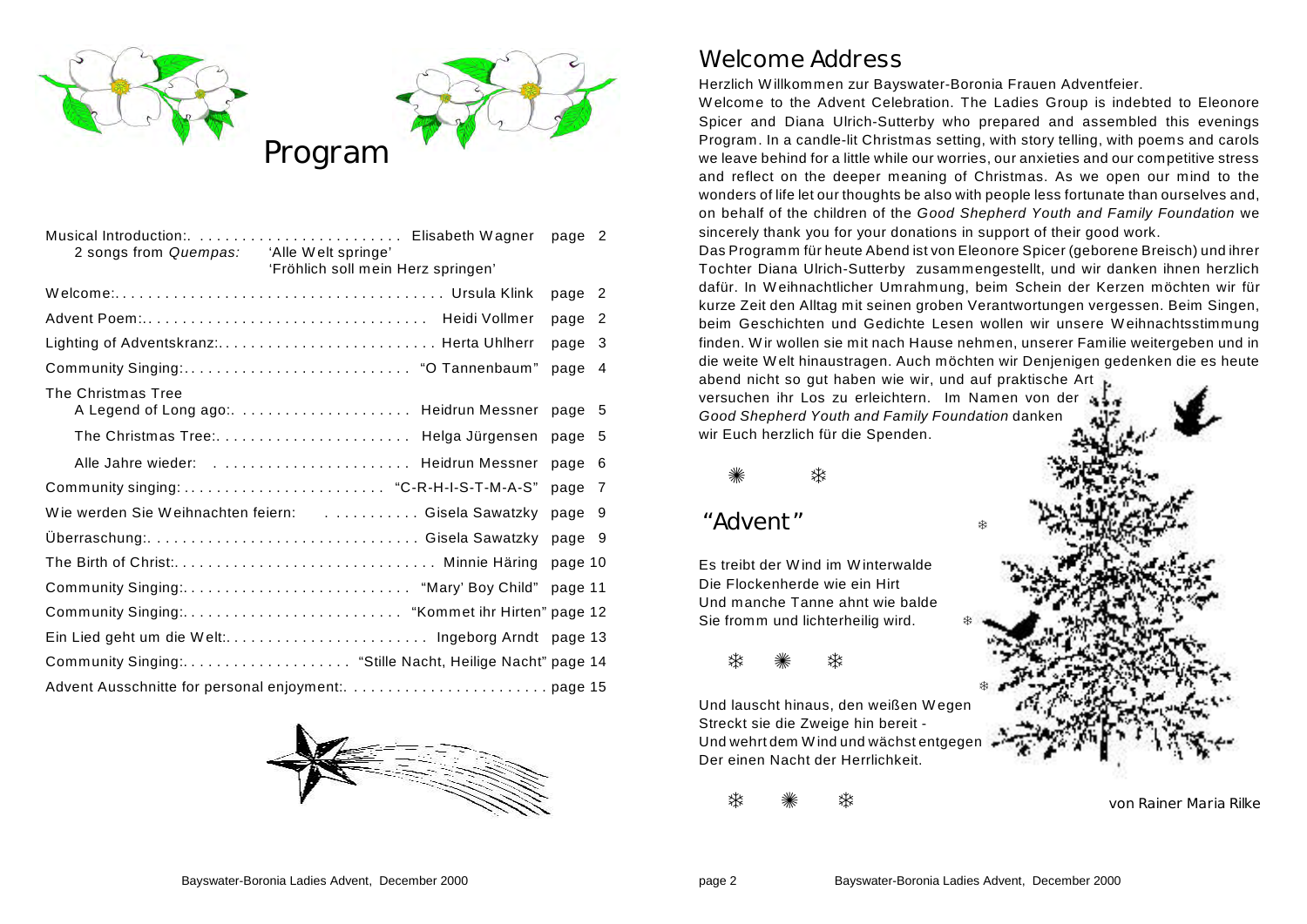

# The Gifts of Light Light, Love, Peace & Joy

Beim Anzünden der **ersten Adventskerze** denken wir an den Segen, den das **Licht** bringt, das die Finsternis erleuchtet - auch an die inner Erleuchtung, die die Schatten in und unter uns Menschen heilt. We think of the Light shining in the darkness, and the healing that our growing inner Light brings to the shadows we, too, carry in and among us.

As we light the **second Advent candle**, we think of the blessing that the light of **Love** brings to all that lives; the warmth of hugs between people and the feeling of being embraced and supported by the love of our Creator, which in turn helps us to act with loving kindness. Das Licht der Liebe segnet alles was es berührt, ob Mitmenschen, Kinder, Tiere, Pflanzen, oder die ganze Schöpfung. Auch denken wir in Liebe and unsere Verstorbenen, those no longer with us today.

Bei der **dritten Kerze** denken wir an **Frieden** - the light of harmony. Frieden auf Erden, der jedoch nur möglich ist, wenn jeder Einzelne vergeben lernt und sich mit seinen eigenen Gegebenheiten und seinen Mitmenschen versöhnt. It was not for nothing that the angels above the manger said: Peace on earth to people of goodwill. For peace is not possible unless we have the good, firm will to forgive - ourselves, our closest people and our neighbours. Then reconciliation and harmony can occur among tribes and nations as well. When everyone is the same, that's not harmony,

that's monotony. Harmony occurs when different notes sound good together and create a beautiful, uplifting whole. - As we juggle the many tasks of Christmas, let us remember the light of peace, harmony and **serenity**, without which the whole exercise is nothing but a hassle.



Mit der **vierten Kerze** denken wir an die **Freude**, die der Weihnachtsschein in uns hervorruft - Freude in Kinderaugen, Freude die unsere Anwesenheit anderen bringen kann. The light of joy that shines in children's eyes, and those of old people truly included in family celebrations. We also think of the joy we may be able to bring to those less privileged than we are, particularly those of the *Good Shepherd Foundation*, to whom tonight's gifts go.

May these Advent candles remind us to prepare for Christmas with light, love, serenity and especially with joy - because the basic message of Christmas is the **good news** that we are loved and cared for, and so can find it in us to loved and care for others and ourselves - for instance by nurturing our souls on an evening like tonight.



# O Tannenbaum Oh Christmas Tree



- 2. O Tannenbaum, o Tannenbaum, du kannst mir sehr gefallen. Wie oft hat nicht zur Weihnachtszeit ein Baum von dir mich hocherfreut. O Tannenbaum, o Tannenbaum, du kannst mir sehr gefallen.
- 3. O Tannenbaum, o Tannenbaum, dein Kleid will mich was lehren: Die Hoffnung und Beständigkeit gibt Trost und Kraft zu jeder Zeit. O Tannenbaum, o Tannenbaum, dein Kleid will mich was lehren.
- 2. O Christmas tree, o Christmas tree, Here once again to awe us, You bear round fruits of Christmas past, Spun out of silver, gold and glass. O Christmas tree, o Christmas tree, Here once again to awe us.
- 3. O Christmas tree, o Christmas tree, Your green limbs teach a lesson: That constancy and faithful cheer Are gifts to cherish all the year. O Christmas tree, o Christmas tree, Your green limbs teach a lesson.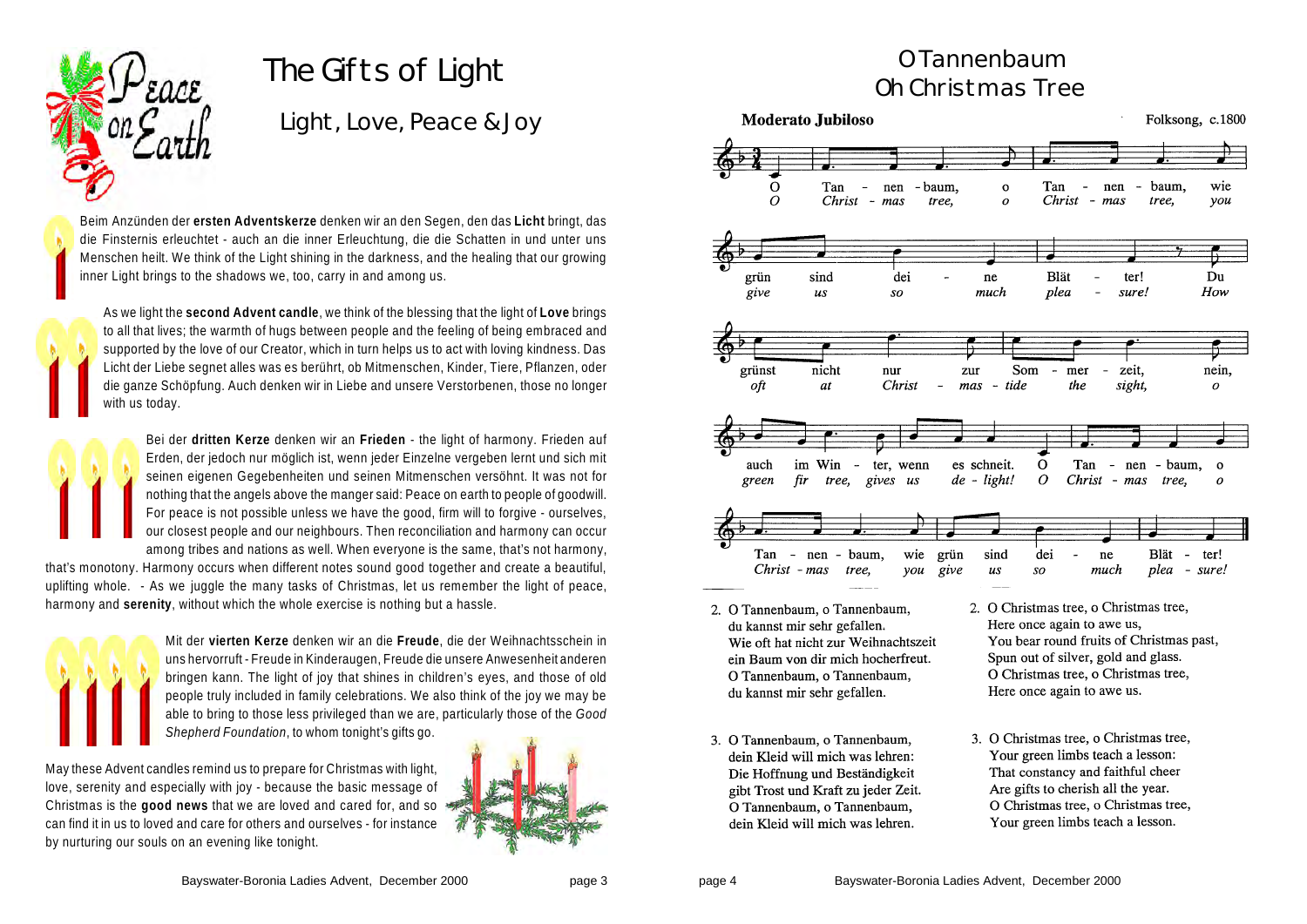# The Christmas Tree / Der Weihnachtsbaum

### **A legend of long ago**

 $A$  tale from the 900's says that when Christ was born, all the forest animals began<br>Ato speak and all the snow-laden trees bore fruit, in homage to the newborn King. tale from the 900's says that when Christ was born, all the forest animals began But there was one fir tree who was too small to take part. The other trees apparently thought the fir tree was too homely to be seen, so they tried to hide it. But the Lord above thought otherwise, and he sent stars from heaven to decorate the branches of the little fir tree. Today, our glittering Christmas trees reflect the brilliance of that small fir tree.

### **O Christmas Tree, O Christmas Tree....**

 $\bf Q$ ueen Victoria's Consort may not have the reputation of being the life and soul of the party, but Christmas, being family-oriented, was a celebration he enjoyed. In lueen Victoria's Consort may not have the reputation of being the life and soul of 1841, the Prince Consort imported a Christmas tree to W indsor Castle from his native Germany so that his family could enjoy what had been one of the great delights of his own childhood. Adorned with gilded fruits and nuts, sweets and paper roses in the German manner, and with miniature candles throwing out their enchanting soft light, it is not surprising it was an instant success in the royal household.



A few Christmas trees had been seen earlier in England. It is recorded that there was one at a children's party given by Queen Caroline in 1820, and German settlers to the north of England at the beginning of the century had started the custom there. W illiam Howitt recorded this in 1840 when he wrote in 'The Rural Life of England' that the idea was "spreading fast amongst the English there". But it was the royal tree that really started the fashion since anything the royal family did was quickly emulated by their subjects. In 1848 a picture appeared in 'The Illustrated London News' of the Queen and Prince with their children around a lighted tree. It had been given not only royal consent, but approval. Charles Dickens may have considered it a 'new German toy' in 1850, but within 20 years it had become *de rigueur* in most households.

Today the Christmas tree is to be found in almost every home, church, central town square and village green. To every young child it is the focal point of Christmas in their home, and nothing can diminish their excitement the day it is erected, even if replacing the candles with colored electric bulbs - though expedient and safer - has destroyed just a little of the romance of the tree.

The best known and most spectacular tree must be the one erected in Trafalgar Square each year. Presented annually by the people of Oslo to the people of London since 1947, it is scarcely shorter than Nelson's Column and always breathtakingly illuminated. At St. Paul's Cathedral, both the tree in the portico and the one inside the W est Door are donated by the Queen from her estates, while The Ritz turns to the original source of the Christmas tree - Germany - for the impressive 45 ft specimen in the rotunda.

#### Alle Jahre wieder

...schmücken wir einen Weihnachtsbaum. Ganz nach Familientradition ist es eine Fichte, Blautanne oder eine Kiefer. So unterschiedlich wie die Bäume ist auch der Schmuck, der sie ziert. Bei den einen muß viel Glitzer und Glitter dabei sein, bei anderen süßes Zuckerwerk zum Naschen, dann wieder rote Kerzen und Strohsterne.

Und wie sieht dieses Jahr Euer Christbaum aus?

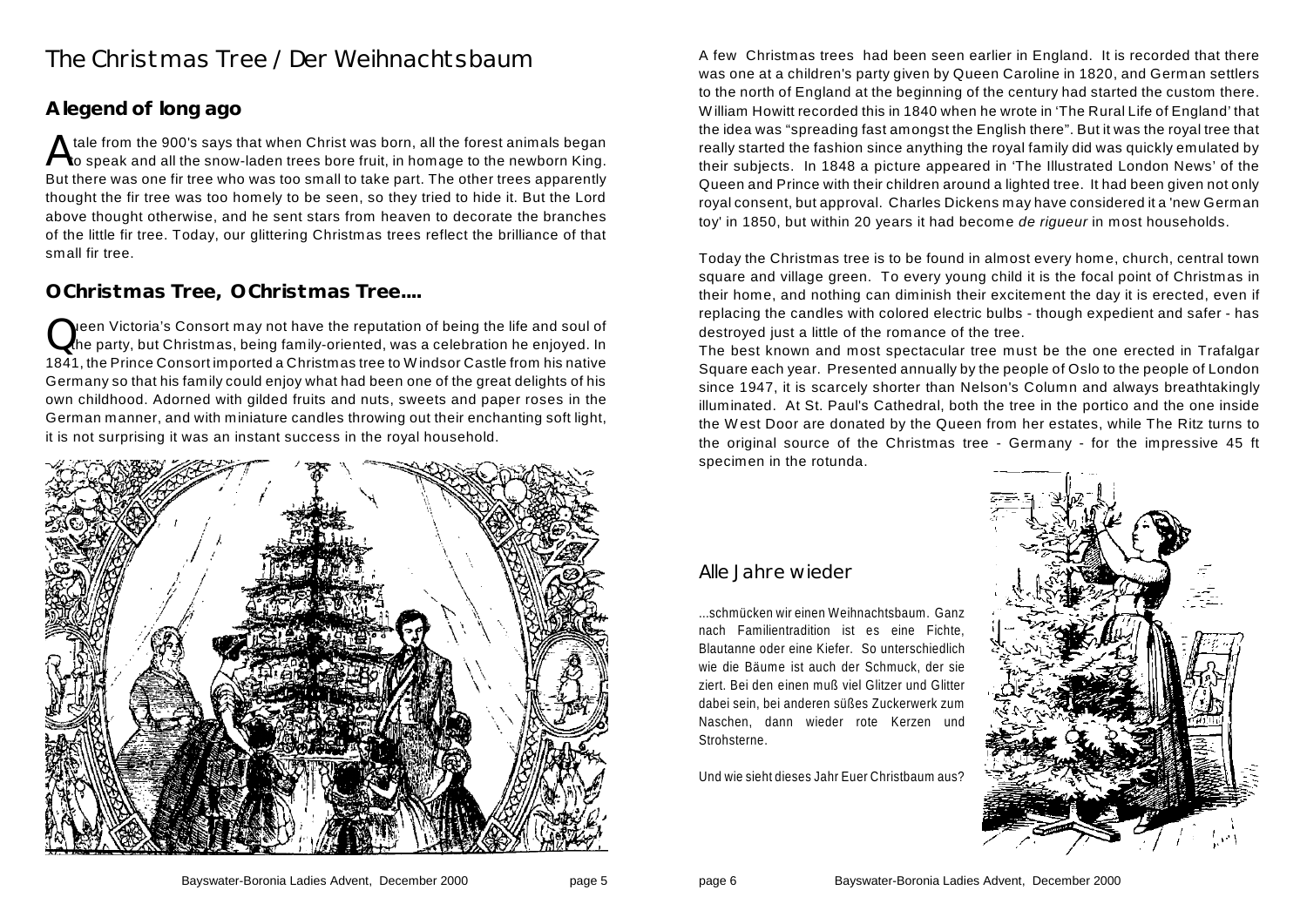# Christmas





Bayswater-Boronia Ladies Advent, December 2000 page 7





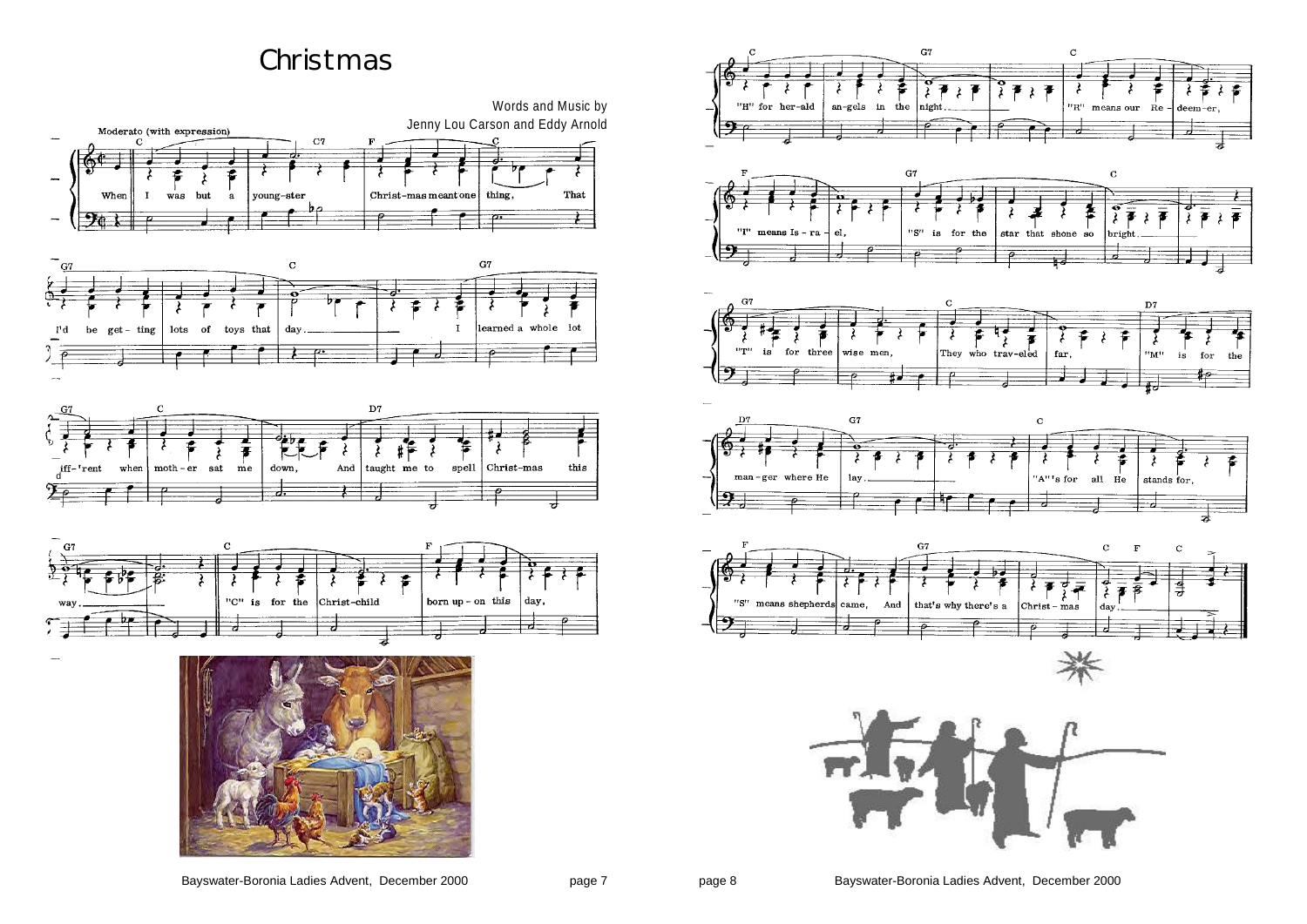# Wie werden Sie Weihnachten feiern?

Bei uns ist der 24. Dezember stets der geschäftigste Tag des Jahres. Nachdem<br>DVater, wie jedes Jahr geschworen hat, diesmal fiele der Heilige Abend bestimmt **D** ei uns ist der 24. Dezember stets der geschäftigste Tag des Jahres. Nachdem aus, ersteht er bereits in der Frühe noch eine der letzten kleineren Fichten, die auf dem Platz um die nächste Straßenecke schon seit Tagen auf ihre Käufer warten. Dann fällt ihm ein, daß auch Kerzen und Lametta als Ergänzung nicht ganz von der Hand zu weisen wären. Eigentlich wäre ja auch noch ein Geschenk für Mutter dran, und den Jungen sollte man schließlich ebenfalls etwas kaufen, weil W eihnachten ist. Von derlei Aktivitäten angesteckt, klemme ich mir meine Sparbüchse unter den Arm und mache mich auf, meinerseits in dem Laden um die Ecke noch ein paar passende Geschenke zum Fest zu suchen. "W enn's in diesem Jahr wieder mal W eihnachten werden soll, will ich kein Spielverderber sein". "Bring noch Mandeln mit, ein Pfund Butter und W alnüsse", ruft Mutter mir nach und schwenkt einen Zwanzigmarkschein. Sie hatte bereits am frühen Morgen das Vergnügen gehabt, vor so ziemlich allen Kassen der umliegenden Supermärkte Schlange zu stehen. Aber irgend etwas vergißt sie jedes Jahr. Gut, wenn sie es nicht erst am Nachmittag, merkt, denn dann wird's schwierig.

Als Vater gegen Mittag schwer bepackt über den Flur hastet, um etliche Tüten im Schlafzimmer zu verstauen, brummt er vor sich hin: "Das Geschenkpapier hätte man ja auch gleich gesammelt einkaufen können.. . ". Der Gang zum Schreibwarenhändler bildet jedes Jahr den krönenden Abschluss, wenn Papa triumphierend die letzten bunten W eihnachtsbogen aus dem Ständer zieht, sich besorgt nach Geschenkband erkundigt und vorsorglich Draht zur Befestigung der W eihnachtsbaumkugeln ersteht. "Das war's", befindet er - wohl vorschnell triumphierend.

Daheim gleicht das W ohnzimmer gerade einem kleinen Möbellager. W enigstens einmal im Jahr muß Ordnung werden", heißt die Parole, bevor zwei Stunden später auch der Baum in den inzwischen für würdig befundenen Raum einziehen darf. Gemäß einem unverzichtbaren Festritual wird sodann der angehende Christbaum in dem zugehörigen Ständer ausgiebig gedreht und gewendet, bis Papa schließlich die endgültige Standposition gefunden zu haben meint. Dann heißt es zupacken. Mit geübtem Griff werden Kerzenhalter samt Kerzen an seinen Zweigen befestigt. "W o waren noch gleich die Kugeln? Hatten wir sie nicht erst von W achsresten des letzten Jahres befreien wollen?" Draußen läuten bereits die ersten Glocken. "W ir sollten uns doch wohl auf den W eg zur Kirche machen und danach die Geschenke einpacken, sonst schaffen wir es nicht", meint Vater, während Mutter gerade den Kuchen für den späteren Abend aus dem Backofen zieht und den Braten hineinschiebt. "Es wird aber auch immer hektischer an W eihnachten."

*Nürtinger Zeitung 1997*

#### Überraschung

Markus steht an der Bushaltestelle. Es regnet wie aus den Kübeln. Markus hat einen zugeklappten Regenschirm unterm Arm. "Aber Markus, spann doch einen zugeklappten Regenschirm unterm Arm. "Aber Markus, spann doch deinen Regenschirm auf, du wirst ja ganz naß"' sagt jemand zu ihm. "Das geht nicht", meint Markus. "Das ist ein W eihnachtsgeschenk von meiner Oma, und die hat gesagt, ich darf es nicht vor Heiligabend öffnen."

# The Birth of Christ

*Christmas is a time where we celebrate the birth of Christ. No matter how often we have heard the story about Jesus' birth, it would be remiss not to include it in our celebration of Advent.*

esus Christ's birth in Bethlehem is recorded in<br>the gospels of both Matthew and Luke. His<br>birth is in line with the Old Testament<br>conception of the Messiah as a descendant of esus Christ's birth in Bethlehem is recorded in the gospels of both Matthew and Luke. His birth is in line with the Old Testament David; thus, Jesus was considered from all early texts as the Son of David. St Luke tells us that Jesus' parents really lived in Nazareth but stayed in Bethlehem temporarily because they were obliged to register at the Davidic family's place of origin.



There the child was born in a stable and was first visited by shepherds sent by angels.

St Matthew also tells us in his gospel about the visitors from the East who followed



the star guiding them to the town of Bethlehem in Judea. The wise men brought gifts *of* gold, frankincense and myrrh for the young Saviour.

One week after the child's birth, he was named Jesus, the name which the angel had given Mary, his mother, before he was conceived.

Thus, the first Christmas had taken place in a stable in the little town of Bethlehem in Judea, when Christ the Saviour was born.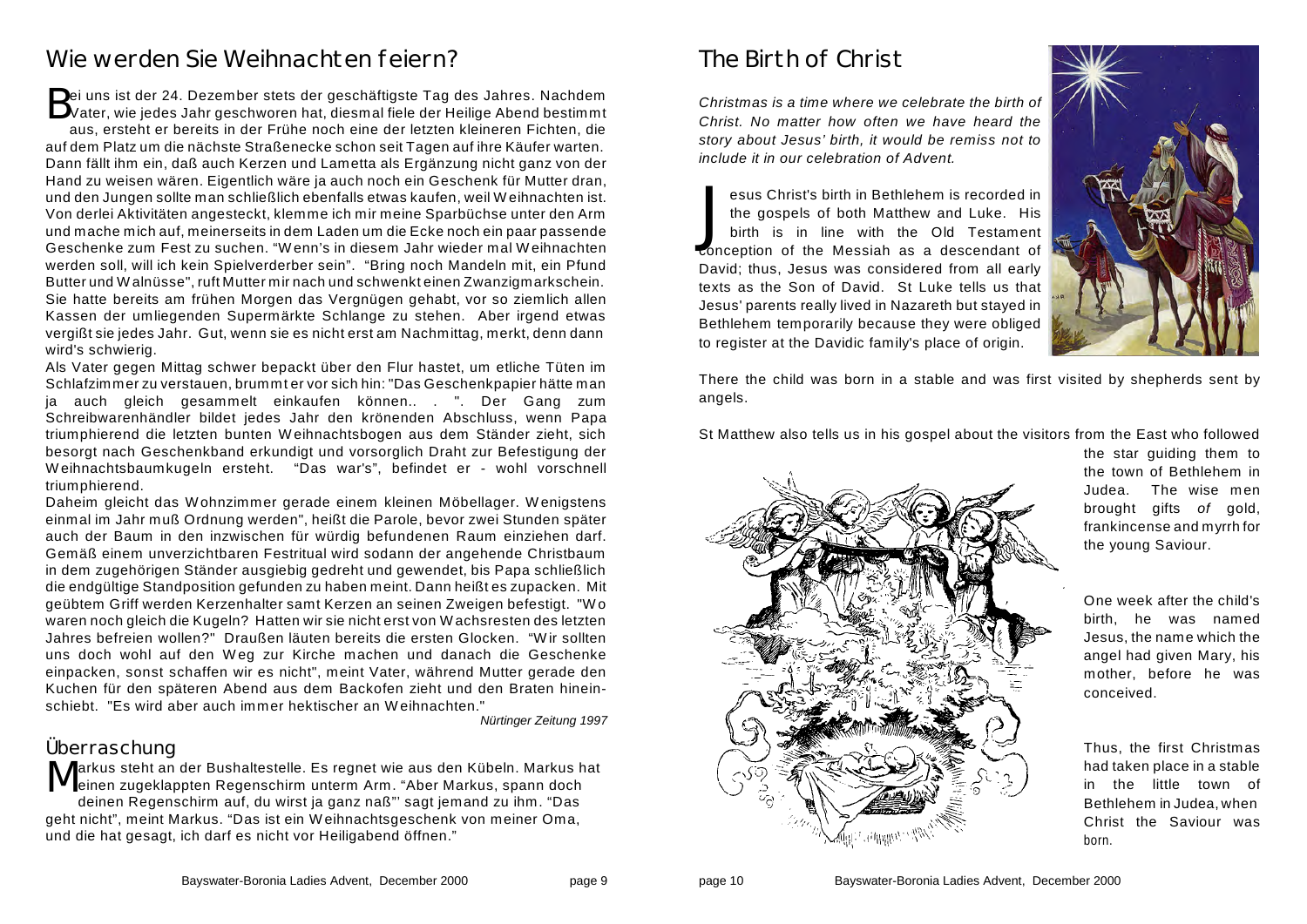

Verse 2: While shepherds watched their flocks by night Them see a bright, new, shining star. Them hear a choir sing. The music seemed to come from afar.

Verse 3: Now Joseph and his wife Mary come to Bethlehem that night. Them find no place to born she child. Not a single room was in sight.

Chorus: Hark now hear .........etc.



By and by them find a little nook in a stable all forlorn and In a manger, cold and dark, Mary's little Boy was born. Chorus: Hark now hear .........etc.

### Kommet ihr Hirten

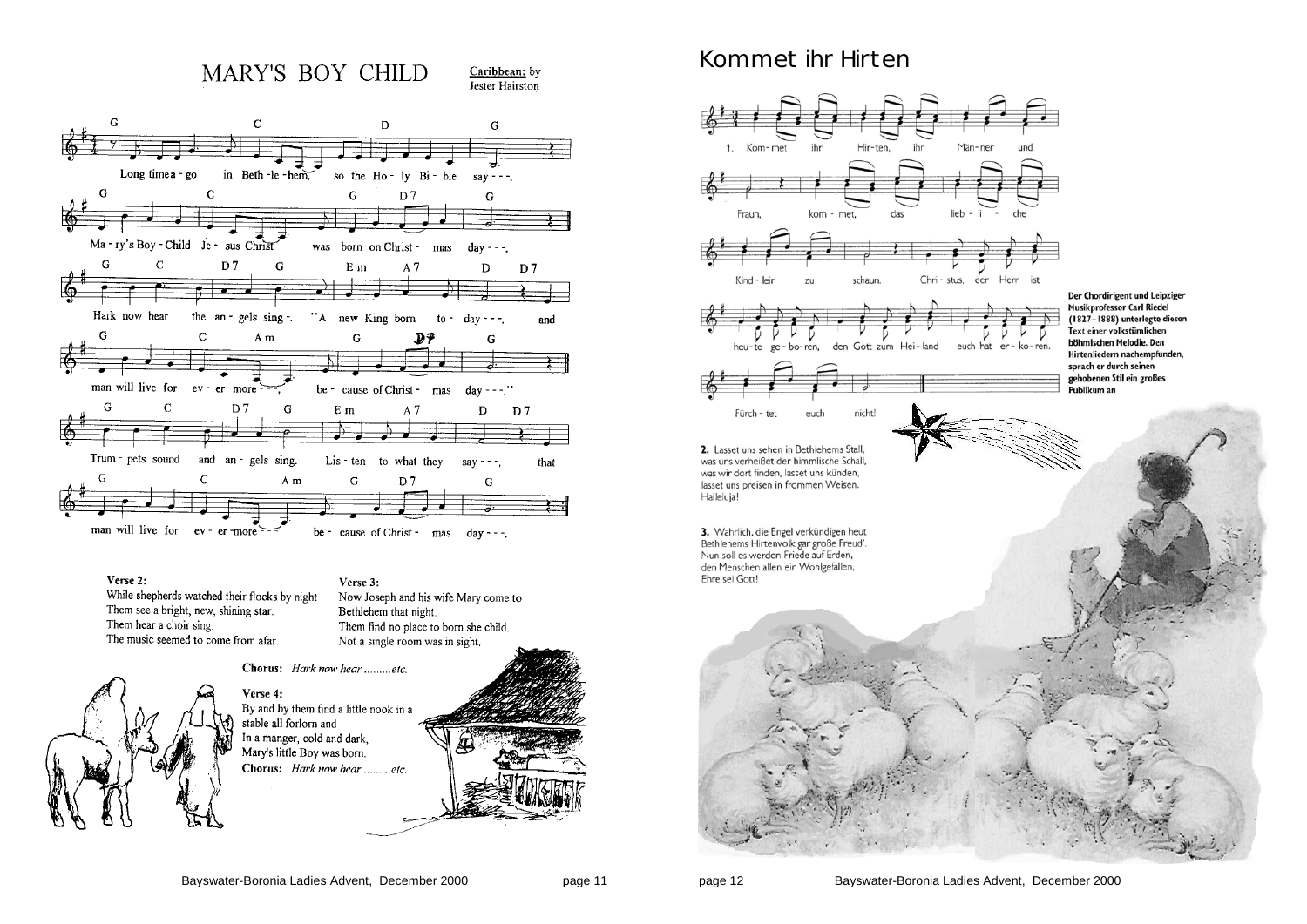# Ein Lied geht um die Welt

Es war kurz vor Weihnachten in dem<br>
Ekleinen Ort Oberndorf. Das ist nicht weit kleinen Ort 0berndorf. Das ist nicht weit von der Stadt Salzburg entfernt. Im Jahre 1878 ereignete sich dort etwas, das diesen kleinen Ort weltberühmt machen sollte.



Der Lehrer Franz Xaver Gruber spielte gerade auf seiner Orgel in der kleinen Kirche weihnachtliche Musik, die er am Heiligen Abend bei der Christmette spielen

wollte. Plötzlich brachte die Orgel keinen Ton mehr hervor. Ganz aufgeregt lief der Lehrer hinüber in den Pfarrhof zu seinem Freund, dem Vikar Josef Mohr.

"Josef, es ist zum Haareausraufen! Die Christmette!" Es dauerte eine W eile, bis der Vikar herausfand, daß die Orgel kaputt gegangen war. Auch er konnte sich an den Fingern einer Hand ausrechnen, daß sie bis zum Heiligen Abend nicht mehr repariert werden konnte. Und er stimmte seinem Freund Franz zu: "Eine Christmette ohne Musik ist keine Christmette.

Nicht einmal ein Zitherspieler war aufzutreiben. Da kramte Franz Xaver Gruber plötzlich seine Gitarre hervor. Josef Mohr sagte: "W illst du vielleicht das W eihnachtsoratorium auf einer Gitarre spielen? Das geht ja gar nicht!" Aber sein Freund sagte: "W ir müssen uns eine Melodie einfallen lassen, die auch auf der

Gitarre gut klingt. W ir machen uns diesmal unsere W eihnachtsmusik selber!"

Franz Xaver Gruber begann ein Lied zu komponieren. Und Josef Mohr dachte sich dazu den Text aus. Bis spät in die Nacht saßen die beiden Freunde beisammen. Dann waren sie fertig. Obwohl es nur auf der Gitarre begleitet wurde, war ein festliches Lied entstanden, das bei der Christmesse allen so richtig zu Herzen ging.

Seitdem ergeht es den Menschen, Jahr für Jahr überall auf der W elt wo W eihnachten gefeiert wird, ebenso, und "Stille Nacht, Heilige Nacht" wurde zum berühmtesten W eihnachtslied auf Erden.



# Stille Nacht, heilige Nacht Silent Night, holy Night



- nur das traute hochheilige Paar. Holder Knabe im lockigen Haar, schlaf in himmlischer Ruh. schlaf in himmlischer Ruh.
- 2. Stille Nacht, heilige Nacht, Hirten erst kund gemacht. Durch der Engel Halleluja tönt es laut von fern und nah: Christ der Retter ist da. Christ der Retter ist da.
- 3. Stille Nacht, heilige Nacht, Gottes Sohn, o wie lacht Lieb' aus deinem göttlichen Mund, da uns schlägt die rettende Stund, Christ, in deiner Geburt, Christ, in deiner Geburt.
- Holy Infant so tender and mild. Sleep in heavenly peace, Sleep in heavenly peace.
- 2. Silent night, holy night, Shepherds quake at the sight. Glories stream from heaven afar, Heav'nly hosts sing alleluia, Christ the Saviour is born, Christ the Saviour is born.
- 3. Silent night, holy night, Son of God, love's pure light Radiant beams from Thy holy face, With the dawn of redeeming grace, Jesus, Lord, at Thy birth, Jesus, Lord, at Thy birth.

Joseph Mohr, 1792 - 1848 Tr. John F. Young, 1820 - 1885